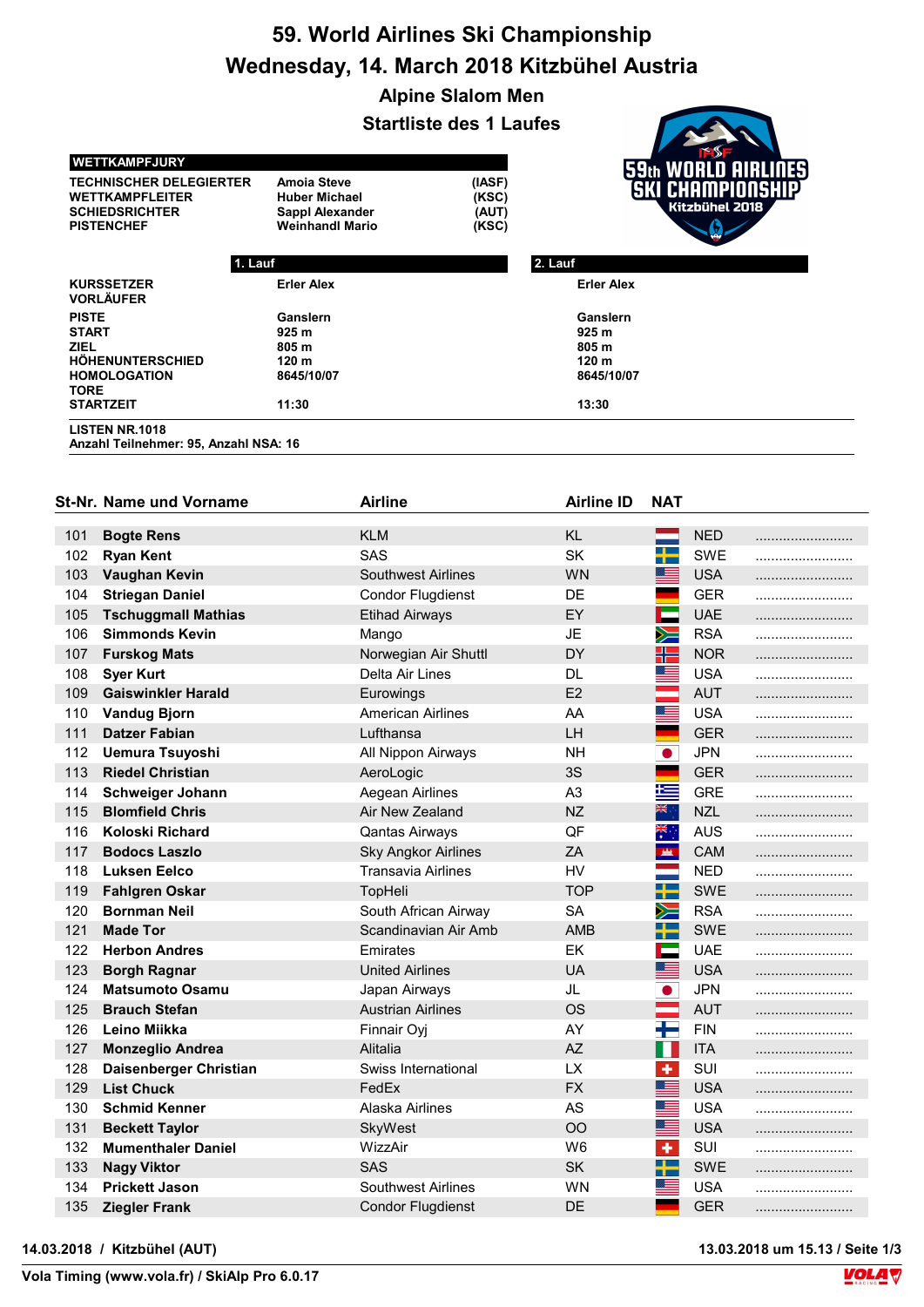## 59. World Airlines Ski Championship Wednesday, 14. March 2018 Kitzbühel Austria Alpine Slalom Men Startliste des 1 Laufes

|     | <b>St-Nr. Name und Vorname</b> | <b>Airline</b>            | <b>Airline ID</b> | <b>NAT</b>           |            |  |
|-----|--------------------------------|---------------------------|-------------------|----------------------|------------|--|
| 136 | <b>Leach Richard</b>           | <b>Etihad Airways</b>     | EY                | <b>The Second</b>    | <b>UAE</b> |  |
| 137 | <b>Haakonsen Christian</b>     | Norwegian Air Shuttl      | DY                | ╬                    | <b>NOR</b> |  |
| 138 | <b>O'Conner Kevin</b>          | Delta Air Lines           | <b>DL</b>         | ▆▆                   | <b>USA</b> |  |
| 139 | <b>Johnson Kent</b>            | <b>American Airlines</b>  | AA                | <u> and</u>          | <b>USA</b> |  |
| 140 | <b>Ruetz Michael</b>           | Lufthansa                 | <b>LH</b>         |                      | <b>GER</b> |  |
| 141 | <b>Beyer Philip</b>            | AeroLogic                 | 3S                | ٠                    | <b>GER</b> |  |
| 142 | <b>Tsikalakis Michael</b>      | Aegean Airlines           | A <sub>3</sub>    | 肯                    | <b>GRE</b> |  |
| 143 | <b>Beeston Bryce</b>           | Air New Zealand           | NZ                | ैं,                  | <b>NZL</b> |  |
| 144 | Szymanski Ted                  | <b>Qantas Airways</b>     | QF                | $\frac{1}{2}$        | <b>AUS</b> |  |
| 145 | Boekesteijn Edo                | Transavia Airlines        | <b>HV</b>         | an<br>Barat          | <b>NED</b> |  |
| 146 | <b>Hardwicke David</b>         | South African Airway      | <b>SA</b>         | $\geqslant$          | <b>RSA</b> |  |
| 147 | Nylen Jan                      | Scandinavian Air Amb      | AMB               | ╅═                   | <b>SWE</b> |  |
| 148 | <b>Bruhn Ashley</b>            | Emirates                  | EK                | ÷                    | <b>UAE</b> |  |
| 149 | <b>Fastner Rene</b>            | <b>Austrian Airlines</b>  | <b>OS</b>         | e e                  | <b>AUT</b> |  |
| 150 | <b>Andersson Martti</b>        | Finnair Oyj               | AY                | Ŧ                    | <b>FIN</b> |  |
| 151 | <b>Dato Federico</b>           | Alitalia                  | AZ                | W                    | <b>ITA</b> |  |
| 152 | <b>Heiz Patrick</b>            | Swiss International       | <b>LX</b>         | $\ddot{\phantom{1}}$ | SUI        |  |
| 153 | <b>Smiley Tom</b>              | FedEx                     | <b>FX</b>         | Œ.                   | <b>USA</b> |  |
| 154 | <b>Carillo Donald</b>          | <b>Southwest Airlines</b> | <b>WN</b>         | ▀▀                   | <b>USA</b> |  |
| 155 | <b>Kretzschmar Markus</b>      | <b>Condor Flugdienst</b>  | DE                |                      | <b>GER</b> |  |
| 156 | <b>Strange Bo</b>              | <b>Etihad Airways</b>     | EY                | E                    | <b>UAE</b> |  |
| 157 | Luode Ilkka                    | Norwegian Air Shuttl      | DY                | 21 S                 | <b>NOR</b> |  |
| 158 | <b>Krasnov Gary</b>            | Delta Air Lines           | <b>DL</b>         | ▓▆                   | <b>USA</b> |  |
| 159 | <b>Williams Michael</b>        | American Airlines         | AA                | ▆▅                   | <b>USA</b> |  |
| 160 | <b>Kirberg Till</b>            | Lufthansa                 | LH                | <b>Contract</b>      | <b>GER</b> |  |
| 161 | <b>Zervos Konstantinos</b>     | Aegean Airlines           | A <sub>3</sub>    | 些                    | <b>GRE</b> |  |
| 162 | <b>Elliott Dick</b>            | <b>Qantas Airways</b>     | QF                | $\frac{1}{2}$        | <b>AUS</b> |  |
| 163 | <b>Willemse Casper</b>         | <b>Transavia Airlines</b> | <b>HV</b>         | an<br>Ma             | <b>NED</b> |  |
| 164 | <b>Schuil Chris</b>            | South African Airway      | <b>SA</b>         | ≽=                   | <b>RSA</b> |  |
| 165 | <b>Numan Victor</b>            | Scandinavian Air Amb      | AMB               | $\rightarrow$        | <b>SWE</b> |  |
| 166 | <b>Akiki Christian</b>         | Emirates                  | <b>EK</b>         | E                    | <b>UAE</b> |  |
| 167 | <b>Kirchler Markus</b>         | <b>Austrian Airlines</b>  | <b>OS</b>         | an<br>Barat          | <b>AUT</b> |  |
| 168 | <b>Kukkonen Anssi</b>          | Finnair Oyj               | AY                | H                    | <b>FIN</b> |  |
| 169 | <b>Ramasotto Gianfranco</b>    | Alitalia                  | AZ                | H                    | <b>ITA</b> |  |
| 170 | <b>Mooser Jeremias</b>         | Swiss International       | LX                | ٠                    | SUI        |  |
| 171 | <b>Weiss Dan</b>               | <b>Southwest Airlines</b> | <b>WN</b>         | ▓                    | <b>USA</b> |  |
| 172 | <b>Seebass Sebastian</b>       | <b>Condor Flugdienst</b>  | DE                |                      | <b>GER</b> |  |
| 173 | <b>Okuda Earl</b>              | Delta Air Lines           | DL.               | Ø.                   | <b>USA</b> |  |
| 174 | <b>Ralston Mark</b>            | <b>American Airlines</b>  | AA                | ▀                    | <b>USA</b> |  |
| 175 | <b>Meuwly Matthias</b>         | Lufthansa                 | LH                |                      | <b>GER</b> |  |
| 176 | <b>Deligiorgis Alexandros</b>  | Aegean Airlines           | A <sub>3</sub>    | 生                    | <b>GRE</b> |  |
| 177 | <b>Thomas Justin</b>           | South African Airway      | <b>SA</b>         | $\geqslant$          | <b>RSA</b> |  |
| 178 | <b>Christodoulides Charis</b>  | <b>Etihad Airways</b>     | EY                |                      | <b>UAE</b> |  |
| 179 | <b>Norberg Martin</b>          | Scandinavian Air Amb      | AMB               | ┽═                   | SWE        |  |
| 180 | <b>Salim Cezar</b>             | Emirates                  | EK                |                      | <b>UAE</b> |  |
| 181 | <b>Aldrian Walter</b>          | <b>Austrian Airlines</b>  | <b>OS</b>         | and and              | <b>AUT</b> |  |
| 182 | <b>Merioja Ville</b>           | Finnair Oyj               | AY                | ╄═                   | <b>FIN</b> |  |
| 183 | <b>Sagato Fabio</b>            | Alitalia                  | AZ                | ш                    | <b>ITA</b> |  |
| 184 | <b>Bieri Thomas</b>            | Swiss International       | <b>LX</b>         | $\bullet$            | SUI        |  |
| 185 | <b>Wagnon Joe</b>              | <b>Southwest Airlines</b> | <b>WN</b>         | ▀                    | <b>USA</b> |  |
| 186 | <b>Maaßdorf Robert</b>         | <b>Condor Flugdienst</b>  | DE                |                      | <b>GER</b> |  |
| 187 | <b>Bell Kevin</b>              | Delta Air Lines           | DL.               | E.                   | <b>USA</b> |  |
| 188 | <b>Gilger Greg</b>             | <b>American Airlines</b>  | AA                | ▀                    | <b>USA</b> |  |